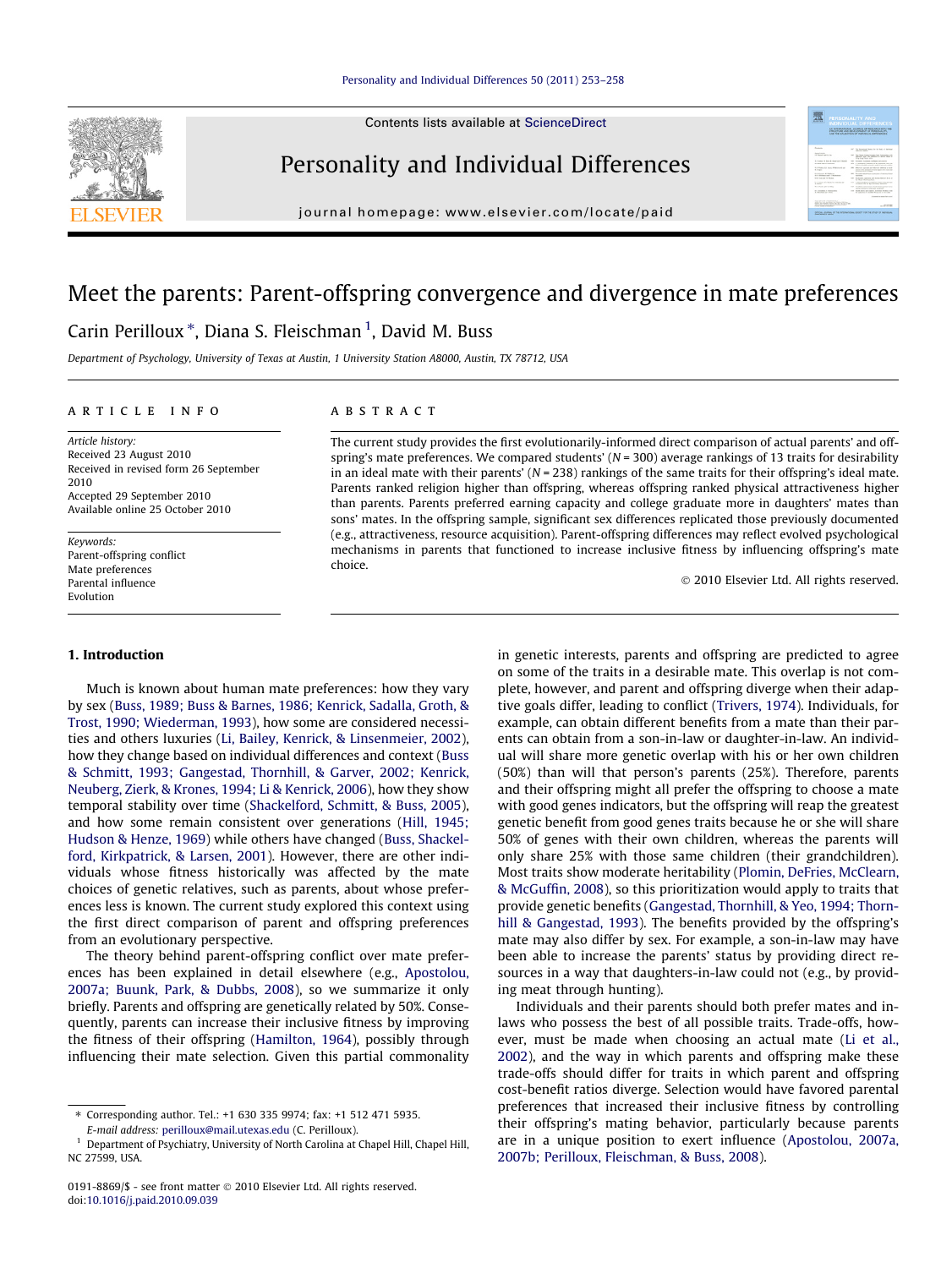Many pre-industrial societies, taken as an imperfect proxy for ancestral conditions, exhibit parental control over offspring's long-term mate choice; sometimes offspring's desires are overridden entirely (e.g., [Apostolou, 2007a, 2007b; Hart & Pilling, 1960\)](#page-5-0), although individuals do tend to choose their own lovers [\(Becker](#page-5-0)[man, 2000; Okonjo, 1992](#page-5-0)). Reviews of the ethnographic literature reveal that parents play a large role in their offspring's mate choice ([Broude & Greene, 1983; Minturn, Grosse, & Haider, 1969](#page-5-0)), particularly in the case of daughters ([Apostolou, 2007a](#page-5-0)). If pre-industrial cultures can be taken as a proxy for ancestral conditions, parents would have been recurrently influential in offspring's mating decisions throughout human evolutionary history. Contemporary urban environments reveal similar patterns of parental involvement in the mating lives of offspring, with American parents reporting that they attempt to influence their offspring's mate choice by providing opportunities for their offspring to meet the type of mate preferred by the parents and persuading or punishing if the offspring chooses a mate deemed undesirable by the parents ([Sussman, 1953\)](#page-5-0).

The extant literature reveals processes by which parents invoke control over their offspring's mate choices and mating behavior, but only a handful of studies have thus far examined the content of parental preferences for in-laws ([Apostolou, 2007b, 2008a,](#page-5-0) [2008b; Baber, 1936; Buunk et al., 2008; Hynie, Lalonde, & Lee,](#page-5-0) [2006\)](#page-5-0). Apostolou has recently published several studies interpreting, from an evolutionary perspective, differences between preferences for one's own mate and preferences for in-laws. In each of these studies, parents rated several traits on desirability in an ideal in-law and in their own ideal mate. Mothers and fathers generally agreed on in-law preferences; they preferred attractiveness and positive personality characteristics significantly more in a spouse than an in-law, and preferred a good family background and other resource acquisition traits in an in-law more than a spouse. But within in-laws, attractiveness was preferred more in a daughterin-law, while resource acquisition traits were preferred more in a son-in-law ([Apostolou, 2007b, 2008a, 2008b](#page-5-0)). These studies compared parental preferences for offspring's mates to the parents' preferences for their own mates. In contrast, the current study compared parents' preferences for their offspring's mates with the preferences expressed by their actual offspring.

Another recent evolutionary analysis approached this phenomenon from the offspring's perspective [\(Buunk et al., 2008\)](#page-5-0). Students from three countries rated how unacceptable various undesirable mate traits would be to themselves or their parents. As hypothesized, students ranked heritable traits (e.g., attractiveness, exciting personality) as more important to them than to their parents, while they ranked traits indicative of parental investment and harmonious group relations (e.g., shared religion, shared ethnicity) as being more important to their parents. This study provided preliminary evidence of the universality of these differences, but only collected data from one half (offspring) of the parent-offspring dyad.

Other than the current study, only two other investigations have surveyed both individuals and their parents, though neither incorporated an a priori evolutionary perspective. Over seventy years ago, [Baber \(1936\)](#page-5-0) documented that parents preferred traditional traits such as religion, morality, respectable family, and health more than their offspring. A more recent study directly compared parental mate preferences to those of their offspring and replicated the effect that parents preferred more traditional traits than offspring in a sample of Chinese–American and Chinese–Canadian students [\(Hynie et al., 2006\)](#page-5-0). The findings of these direct comparisons, combined with recent studies based on evolutionary principles, have begun to dissect parent-offspring conflict over mate preferences. The current research adds to this literature by providing a direct comparison between a sample of college students and their parents. Students ranked traits in an ideal mate, while the students' parents ranked the same set of traits for their offspring's mate. This study attempted to replicate the effects documented by past studies in addition to exploring results made possible by this unique sample.

#### 2. Method

#### 2.1. Participants

Students from psychology courses at a large university in the southern United States, 100 men and 217 women, participated in this study in exchange for extra credit. The mean age of the student participants was 22.24 years (SD = 5.38). Ethnically, 59% of the participants were Caucasian, 17% were Hispanic, 11% East Asian, 5% South Asian, 4% African-American, 2% Middle Eastern, and 2% chose ''other ethnicity." Their mean family income was ''Middle class" on a 7-point Likert scale ranging from "Poor" to "Wealthy" ( $M = 4.19$ , SD = 1.04). Participants self-identifying as bisexual (9 women) or homosexual (4 men and 4 women) were removed from the sample prior to data analysis because there were too few bisexual and homosexual individuals to test group differences. This left the student sample with 300 participants.

Approximately half of the students (40% of men, 52% of women) had at least one parent who completed the parent survey, and 30% of the students had both parents complete the survey. After removing parents (3 mothers and 4 fathers) of bisexual and homosexual students, the parent sample consisted of 117 fathers and 121 mothers ranging in age from 36 to 66 ( $M = 51.66$ ,  $SD = 4.92$ ). The parents were 57% Caucasian, 19% Hispanic, 11% East Asian, 6% South Asian, 3% African–American, 2% Middle Eastern, and 2% chose ''Other ethnicity." On the same Likert scale as the student sample, the parents rated themselves as approximately ''Middle class" ( $M = 4.54$ ,  $SD = 1.04$ ).

## 2.2. Materials

As part of another study of parental influence over offspring's social and romantic behaviors, we included an instrument to assess the relative importance of traits of an ideal long-term mate. This list of traits comes from [Buss and Barnes \(1986\)](#page-5-0) Study 2 (1986) and is comprised of the following: ''kind and understanding," ''religious," ''exciting personality," ''creative and artistic," ''good housekeeper," ''intelligent," ''good earning capacity," ''wants children," "easygoing," "good heredity," "college graduate," "physically attractive," and ''healthy." Students ranked these traits in order of how desirable the trait would be in a potential long-term mate or marriage partner, using each rank only once. Parents ranked the traits in order of how desirable they would find that trait in their offspring's long-term mate or marriage partner, using each rank only once.

#### 2.3. Procedure

Student participants learned about the study during their psychology course and were given a web address to access the survey online. The website first provided an informed consent document, followed by the short survey. After completing the survey, students could choose whether to provide us with their parents' email addresses and could preview the questions we were going to ask their parents. If the students chose to solicit their parents' participation, parents received an email with a web address for the parent survey. Parents and students were not able to read one another's responses.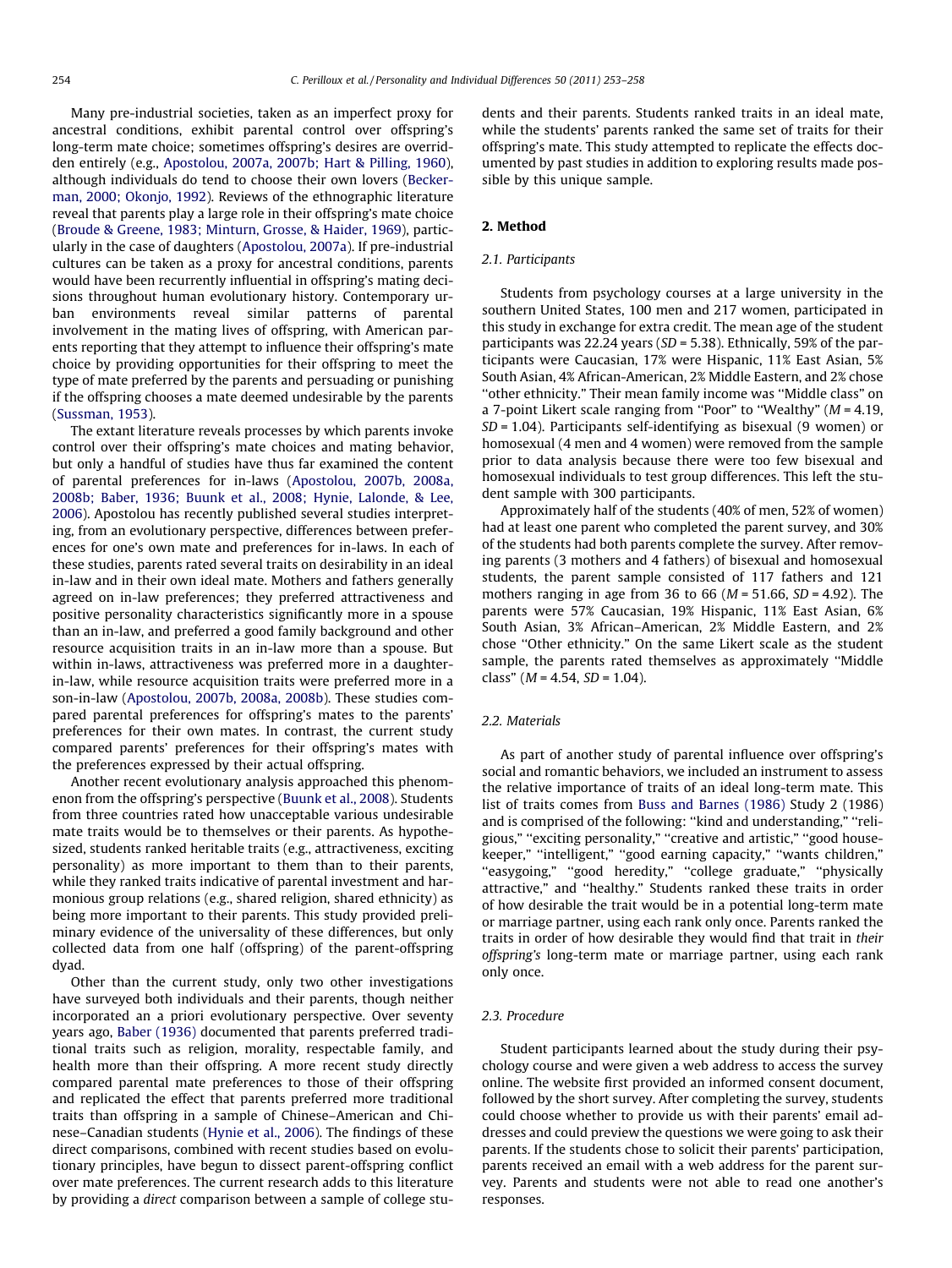# 3. Results

All ranks were reverse-scored for ease of interpretation, such that higher numbers indicate greater importance of the trait. Table 1 presents the average rank assigned to each trait by sons, daughters, fathers, and mothers for an overall picture of preferences. The top three traits for every group included intelligent and kind and understanding, while good housekeeper was generally ranked lowest. There was much agreement between the groups in terms of the general order of rankings (all  $rs \geq .59$ ), with several important exceptions.

We first looked at results within samples: comparing sons to daughters, mothers to fathers, and parents of sons to parents of daughters. Then we analyzed differences between the sample of students and the sample of parents: comparing parents to offspring, parents to sons, and parents to daughters. These comparisons were conducted using t-tests, but non-parametric Mann– Whitney and Wilcoxon tests revealed the same patterns (analyses available from the first author upon request). A more conservative two-tailed  $\alpha$  = .01 was used as each analysis was conducted for all traits.

### 3.1. Sons and daughters

Sons and daughters differed in the relative importance of traits in their ideal mate. Of the 13 traits, 8 were significantly different between sons and daughters based on independent groups t-tests at the  $p < .01$  level (see Table 2). Sons ranked attractiveness, good housekeeper, easygoing, creative and artistic, and healthy significantly higher than daughters. Daughters ranked good earning capacity, college graduate, and kind and understanding higher than sons.

# 3.2. Fathers and mothers

Paired samples t-tests revealed only one significant difference between parents: mothers ranked wants children higher  $(M = 6.26, SD = 2.85)$  than fathers  $(M = 5.01, SD = 2.66)$ ,  $t(93) = 3.41$ ,  $p = .001$ . There was also a trend for fathers ( $M = 5.12$ ,  $SD = 3.21$ ) to rank creative somewhat higher than mothers  $(M = 4.43, SD = 2.80), t(93) = 1.97, p = .05.$  The full set of results comparing mothers and fathers is available from the first author upon request, all other ts < 2.00.

#### 3.3. Parents of sons and parents of daughters

The rankings of parents of daughters should differ from the rankings of parents of sons if parents obtain different benefits from sons-in-law than daughters-in-law. To address this comparison,

| в<br>ı<br><br>г |  |
|-----------------|--|
|-----------------|--|

Overall rankings of mate traits.

#### Table 2

| Mean trait rankings of sons and daughters. |  |  |  |  |  |
|--------------------------------------------|--|--|--|--|--|
|--------------------------------------------|--|--|--|--|--|

| Trait            | Sons (SD)    | Daughters (SD) | t(292)               |
|------------------|--------------|----------------|----------------------|
| Kind             | 10.01 (2.66) | 11.57 (2.03)   | $5.55$ ***           |
| Religious        | 3.48(3.85)   | 3.93(3.92)     | 0.93                 |
| Personality      | 8.88 (2.95)  | 8.97(3.11)     | 0.21                 |
| Creative         | 5.66(2.83)   | 4.64(2.97)     | $2.80$ <sup>**</sup> |
| Housekeeper      | 3.98 (2.54)  | 2.81(1.96)     | $4.33$ **            |
| Intelligent      | 10.39 (2.49) | 10.40 (2.31)   | 0.01                 |
| Earning capacity | 4.26(2.50)   | 7.42 (2.99)    | 8.88                 |
| Wants kids       | 5.65(3.04)   | 6.09(3.37)     | 1.08                 |
| Easygoing        | 8.63(2.42)   | 7.59(2.86)     | $3.06$ <sup>**</sup> |
| Heredity         | 5.16(2.49)   | 4.58 (2.34)    | $1.96*$              |
| College graduate | 5.46(2.80)   | 6.99(3.04)     | $4.13***$            |
| Attractive       | 10.66 (2.81) | 8.08 (2.72)    | $7.51$ ***           |
| Healthy          | 8.79 (2.59)  | 7.97(2.56)     | $2.54$ <sup>**</sup> |
| $\sim$ $-$       |              |                |                      |

 $p \leqslant .05$ .

\*\*  $p \le 0.01$ . \*\*\*  $p \le 0.001$ .

we averaged each offspring's parents together to get a mean parent ranking for each trait for that offspring. Several traits were ranked significantly differently by parents of sons than parents of daughters; the results of these t-tests are presented in [Table 3.](#page-3-0) Parents of sons ranked physically attractive higher than parents of daughters. Parents of daughters, in turn, ranked good earning capacity higher than parents of sons, and there was a trend in the same direction for college graduate ( $p = .03$ ).

#### 3.4. Parents and offspring

We then compared parents' average rankings to offspring's average rankings to determine whether parents differ in trait rankings from offspring. Paired-sample t-tests revealed multiple significant differences, as shown in [Table 4.](#page-3-0) Offspring ranked physically attractive and exciting personality significantly higher than their parents. Parents ranked religious, good housekeeper, healthy and kind and understanding higher than offspring. [Fig. 1](#page-3-0) provides a graphical display of the magnitudes of these differences between parent and offspring rankings.

## 3.5. Parents and offspring – by offspring's sex

To evaluate more specific relationships, we compared parents to their sons and parents to their daughters, as shown in [Table 5.](#page-3-0) Compared to their parents, sons preferred physically attractive more, while their parents preferred religious, kind and understanding, and good earning capacity more than sons. Sons showed a trend for preferring exciting personality more than parents  $(p = .05)$ . Compared to their parents, daughters preferred physically

| Sons (Mean)                 | Daughters (Mean)            | Fathers (Mean)              | Mothers (Mean)              |
|-----------------------------|-----------------------------|-----------------------------|-----------------------------|
| Attractive (10.70)          | Kind (11.57)                | Kind (11.50)                | Kind (11.62)                |
| Intelligent (10.40)         | Intelligent $(10.40)$       | Intelligent (10.56)         | Intelligent (10.36)         |
| Kind (10.00)                | Exciting personality (8.97) | Healthy $(9.22)$            | Healthy $(9.00)$            |
| Exciting personality (8.88) | Attractive (8.08)           | Earning capacity (7.43)     | Easygoing $(7.79)$          |
| Health $(8.79)$             | Healthy $(7.97)$            | Easygoing $(7.29)$          | College graduate (7.29)     |
| Easygoing $(8.63)$          | Easygoing (7.59)            | College graduate (6.85)     | Earning capacity (7.28)     |
| Creative (5.66)             | Earning capacity (7.42)     | Exciting personality (6.75) | Religious (6.64)            |
| Wants kids (5.94)           | College graduate (6.99)     | Religious (6.52)            | Wants kids (6.40)           |
| College graduate (5.46)     | Wants kids (6.09)           | Attractive (5.91)           | Exciting personality (6.07) |
| Heredity (5.16)             | Creative (4.64)             | Heredity (5.31)             | Attractive (5.66)           |
| Earning capacity (4.25)     | Heredity (4.58)             | Wants kids (5.09)           | Heredity (5.24)             |
| Housekeeper (3.98)          | Religious (3.93)            | Creative (4.99)             | Creative (4.37)             |
| Religious (3.48)            | Housekeeper (2.81)          | Housekeeper (3.58)          | Housekeeper (3.27)          |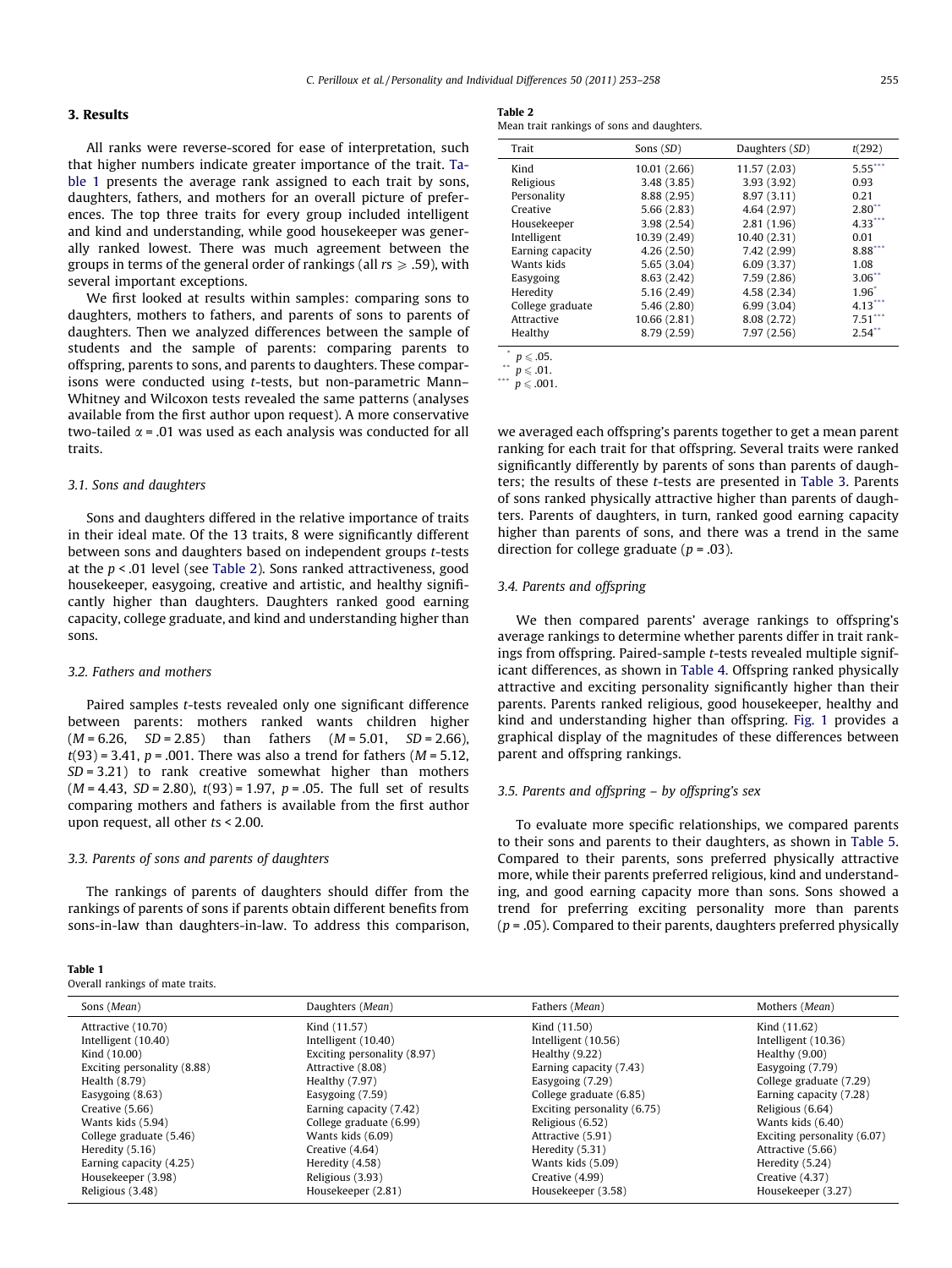<span id="page-3-0"></span>

|--|--|

Mean trait rankings among parents based on their offspring's sex.

| Trait            | Parents of sons (SD) | Parents of daughters (SD) | t(142)               |
|------------------|----------------------|---------------------------|----------------------|
| Kind             | 11.42 (1.94)         | 11.65 (2.07)              | 0.60                 |
| Religious        | 5.63(4.19)           | 6.92(4.08)                | 1.65                 |
| Personality      | 7.21(3.27)           | 6.11(2.85)                | $1.96*$              |
| Creative         | 4.63(2.31)           | 4.61(2.54)                | 0.05                 |
| Housekeeper      | 3.88(2.79)           | 3.22(2.21)                | 1.47                 |
| Intelligent      | 10.62 (1.82)         | 10.32 (1.79)              | 0.87                 |
| Earning capacity | 5.38(2.39)           | 8.16 (2.54)               | $5.89$ <sup>**</sup> |
| Wants kids       | 5.99(2.57)           | 5.78 (2.42)               | 0.44                 |
| Easygoing        | 8.34 (2.88)          | 7.29(2.69)                | $2.02^*$             |
| Heredity         | 5.04(2.68)           | 5.32(2.69)                | 0.54                 |
| College graduate | 6.33(2.20)           | 7.40 (2.72)               | $2.18^*$             |
| Attractive       | 7.04 (2.89)          | 5.34 (2.79)               | $3.19$ <sup>**</sup> |
| Healthy          | 9.49 (1.97)          | 8.88 (2.28)               | 1.45                 |
|                  |                      |                           |                      |

 $p \le 0.05$ .

\*\*  $p \le 0.01$ .

 $p \leqslant .001.$ 

## Table 4

Mean trait rankings of parents and offspring.

| Trait            | Parents (SD) | Offspring (SD) | t(143)                |
|------------------|--------------|----------------|-----------------------|
| Kind             | 11.59 (2.04) | 11.01 (2.28)   | $2.52$ **             |
| Religious        | 6.58(4.13)   | 4.11 (4.00)    | $7.42$ <sup>***</sup> |
| Personality      | 6.40(2.99)   | 8.67 (3.14)    | $6.44$ **             |
| Creative         | 4.61(2.47)   | 4.58 (2.87)    | 0.13                  |
| Housekeeper      | 3.40(2.38)   | 2.69(1.91)     | $3.29$ <sup>**</sup>  |
| Intelligent      | 10.40 (1.80) | 10.54 (2.38)   | 0.59                  |
| Earning capacity | 7.43 (2.78)  | 6.77(3.35)     | $2.31^*$              |
| Wants kids       | 5.84(2.45)   | 6.24(3.31)     | 1.30                  |
| Easygoing        | 7.57(2.77)   | 7.83(2.81)     | 0.85                  |
| Heredity         | 5.24(2.68)   | 4.78 (2.29)    | 1.67                  |
| College graduate | 7.11(2.63)   | 6.81(3.03)     | 1.02                  |
| Attractive       | 5.79(2.91)   | 8.64(3.05)     | 9.50                  |
| Healthy          | 9.04(2.21)   | 8.34 (2.31)    | 3.04                  |
|                  |              |                |                       |

 $p \le 0.05$ .

\*\*  $p \le 0.01$ .

 $p \leqslant .001$ .

attractive and exciting personality more, while their parents preferred religious, good housekeeper, and healthy more than daughters. There was a trend for parents to prefer good heredity more

Table 5

Mean differences in trait rankings between parents and their sons or daughters.

| Trait            | Sons (SD)     | t(37)                | Daughters (SD) | t(105)               |
|------------------|---------------|----------------------|----------------|----------------------|
| Kind             | $-1.71(2.86)$ | $3.69***$            | $-0.18(2.64)$  | 0.70                 |
| Religious        | $-2.32(3.46)$ | $4.12***$            | $-2.52(4.17)$  | 6.22                 |
| Personality      | 1.42(4.34)    | $2.02^*$             | 2.57(4.16)     | 6.35                 |
| Creative         | 0.89(3.17)    | 1.74                 | $-0.37(3.61)$  | 1.06                 |
| Housekeeper      | $-0.33(2.73)$ | 0.74                 | $-0.83(2.49)$  | 3.45                 |
| Intelligent      | 0.25(2.84)    | 0.54                 | 0.10(2.94)     | 0.36                 |
| Earning capacity | $-1.70(2.87)$ | $3.65$ <sup>**</sup> | $-0.29(3.55)$  | 0.83                 |
| Wants kids       | $-0.41(3.19)$ | 0.79                 | 0.70(3.91)     | 1.84                 |
| Easygoing        | 0.74(3.40)    | 1.33                 | 0.08(3.69)     | 0.24                 |
| Heredity         | 0.38(2.91)    | 0.81                 | $-0.77(3.45)$  | $2.29^{\degree}$     |
| College graduate | $-0.67(3.48)$ | 1.19                 | $-0.18(3.71)$  | 0.50                 |
| Attractive       | 3.99(3.04)    | $8.09***$            | 2.44(3.71)     | $6.77$ **            |
| Healthy          | $-0.54(2.59)$ | 1.28                 | $-0.76(2.84)$  | $2.75$ <sup>**</sup> |
|                  |               |                      |                |                      |

 $p \le 0.05$ .

\*\*  $p \le 0.01$ .  $p \leqslant .001$ .

than daughters ( $p = .024$ ). [Fig. 2](#page-4-0) provides a graphical display of the magnitude of the mean differences between parents and their offspring.

# 4. Discussion

Based on these findings, some traits are preferred by parents or offspring overall while others are further differentiated by offspring sex. Regardless of offspring sex, parents prefer religious more than offspring, and offspring prefer physically attractive and exciting personality more than parents. Offspring sex determines parent-offspring disagreement for the remainder of the differences (sons: kind and understanding, good earning capacity; daughters: good housekeeper, healthy). The main differences predicted and documented by past research were replicated in our sample–parents preferred religious more than their offspring, while offspring preferred attractiveness and exciting personality more than parents ([Apostolou, 2007b, 2008a, 2008b; Buunk](#page-5-0) [et al., 2008\)](#page-5-0).

As expected, mothers and fathers generally agreed about the traits they prefer in their in-laws [\(Apostolou, 2007b, 2008a,](#page-5-0)



Fig. 1. Differences between offspring's mean trait rankings and their parents' mean trait rankings. NOTE: Values greater than 0 indicate offspring preferred the trait more; values less than 0 indicate parents preferred the trait more.  $^{**}p < .001$ .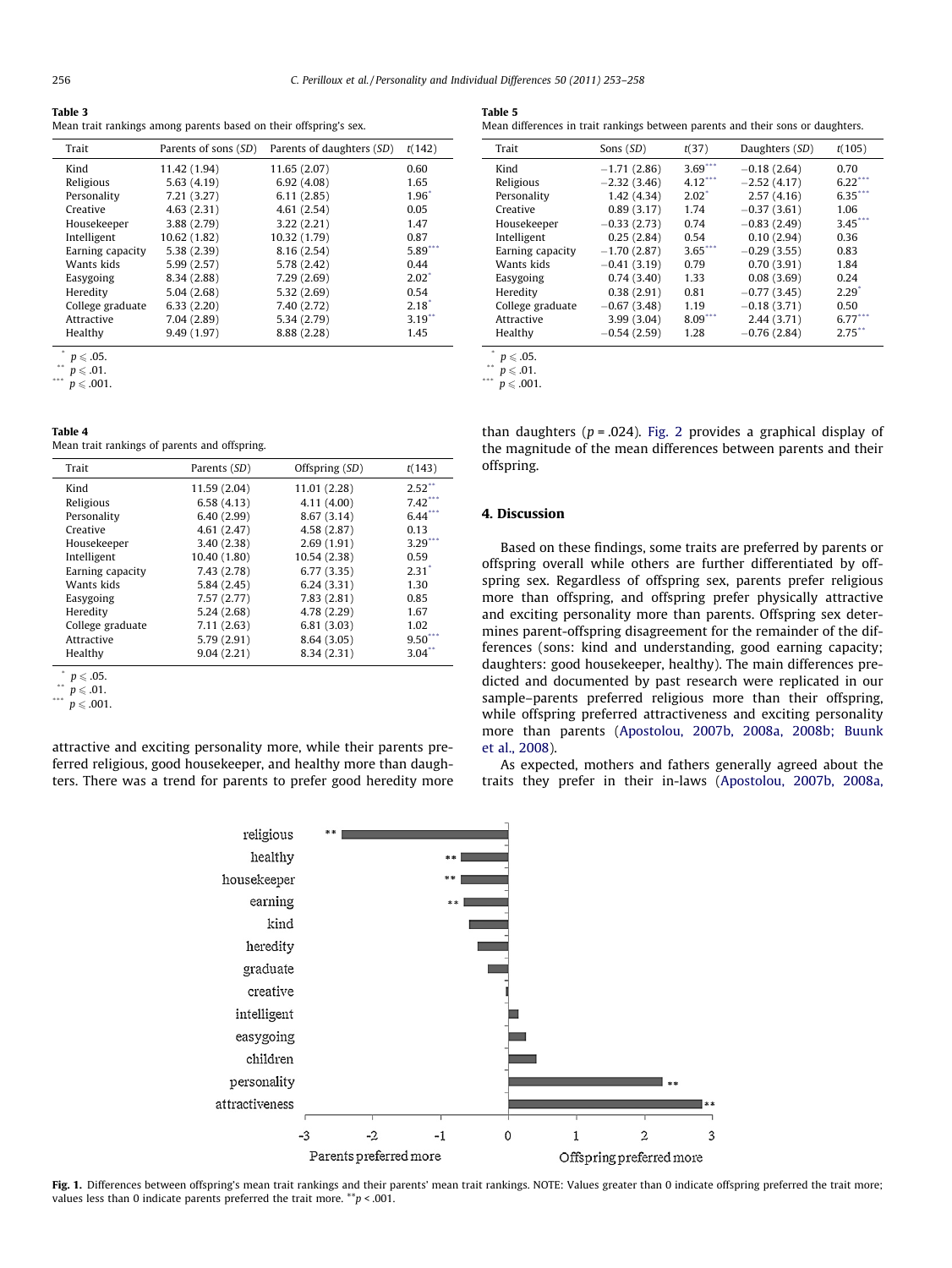<span id="page-4-0"></span>

Fig. 2. Differences between sons' and daughters' mean trait rankings and their parents' mean trait rankings. NOTE: Values greater than 0 indicate offspring preferred the trait more; values less than 0 indicate parents preferred the trait more.  $\bar{p}$  < .01;  $\bar{p}$  < .001.

[2008b, in press\)](#page-5-0).While they agreed with one another, parents had distinct preferences based on the sex of their offspring: placing good earning capacity nearly three ranks higher for sons-in-law and physically attractive nearly two ranks higher for daughtersin-law, replicating past research ([Apostolou, 2007b, 2008a,](#page-5-0) [2008b; Baber, 1936; Buunk et al., 2008; Hynie et al., 2006](#page-5-0)). Parents consistently ranked religious significantly higher than offspring, regardless of sex. Given the strength of this relationship, a difference of nearly 2.5 ranks between parents and offspring, as dramatically illustrated in [Fig. 1,](#page-3-0) religion represents an important area of potential parent-offspring conflict over mate choice. Parents appear to prefer mates that are similar to themselves in values and coalition membership, supporting the hypothesis that in-laws may serve the purpose of extending parents' cooperative alliances and enhancing status [\(Hynie et al., 2006](#page-5-0)).

Perhaps surprisingly, traits indicative of genetic fitness such as health and good heredity, were not favored more by offspring than parents. Health may be a more salient adaptive problem for parents because health concerns generally increase over the lifespan. In-law health has been shown to be more important to parents than offspring in one other investigation ([Baber, 1936\)](#page-5-0), while showing no difference in others ([Apostolou, 2008a, 2008b; Buunk](#page-5-0) [et al., 2008](#page-5-0)). Future studies should also consider adding the good family background variable which parents have been shown to prioritize in their in-laws more than in their own mates ([Apostolou,](#page-5-0) [2008a\)](#page-5-0).

Unlike most previous studies of mate preferences which typically find sex differences mostly in resource holding potential and physical attractiveness [\(Buss, 2011\)](#page-5-0), we documented a multitude of sex differences between the male and female students' trait rankings. Beginning with the similarities, sons and daughters ranked intelligent and exciting personality high, wants children and good heredity moderately low, and religious very low. We replicated the sex differences found by past studies of mate preferences, with men desiring physical attractiveness in a mate more than women, and women desiring a mate with good earning capacity and a college degree more than men [\(Buss, 1989](#page-5-0)). In addition, several other significant sex differences emerged. Daughters preferred a mate who was more kind and understanding than sons: daughters ranked it at the top of their list while sons ranked it third. Sons, on the other hand, ranked creative and artistic, easygoing, healthy, and good housekeeper significantly higher than daughters.

#### 4.1. Limitations and future directions

One limitation is the inherent generational effect on values because parents are older than their offspring. People tend to endorse more traditional and religious values as they age (e.g., [Le Gall, Mul](#page-5-0)[let, & Shafighi, 2002](#page-5-0)) and previous generations hold more traditional values than the current generation ([Crockett & Voas,](#page-5-0) [2006](#page-5-0)). These age and generational effects might explain some of the parent-offspring differences in this study, particularly parents' greater endorsement of the religious trait. Previous studies, however, have documented similar discrepancies between preferences for one's own mate and preferences for one's in-law, indicating that age differences cannot completely explain these effects ([Apos](#page-5-0)[tolou, 2008a, 2008b\)](#page-5-0). Another limitation was that the sample may have been biased toward parent-offspring dyads that were more emotionally close than average, based on their willingness to participate.

The results of the current study cannot speak to the universality of the expressed mate preferences that parents hold for the potential mates of their offspring. Other studies indicate universality of certain parental preferences, and have documented predictable context-dependent differences based on subsistence type [\(Aposto](#page-5-0)[lou, in press](#page-5-0)). Future studies could further investigate differences based on context. For example, given that the importance of physical attractiveness differs across cultures based on parasite prevalence [\(Gangestad & Buss, 1993; Gangestad, Haselton, & Buss,](#page-5-0) [2006](#page-5-0)), future studies could investigate whether parents and offspring agree on the high desirability of attractiveness in high parasite load environments while diverging on this preference in low parasite load populations such as the current sample.

Future studies could also move beyond the parent-offspring dyad to broader studies which focus on kin's interest, or even coalition members' interest, in an individual's mate choice. The parent-offspring dyad is an important one, but other kin also have